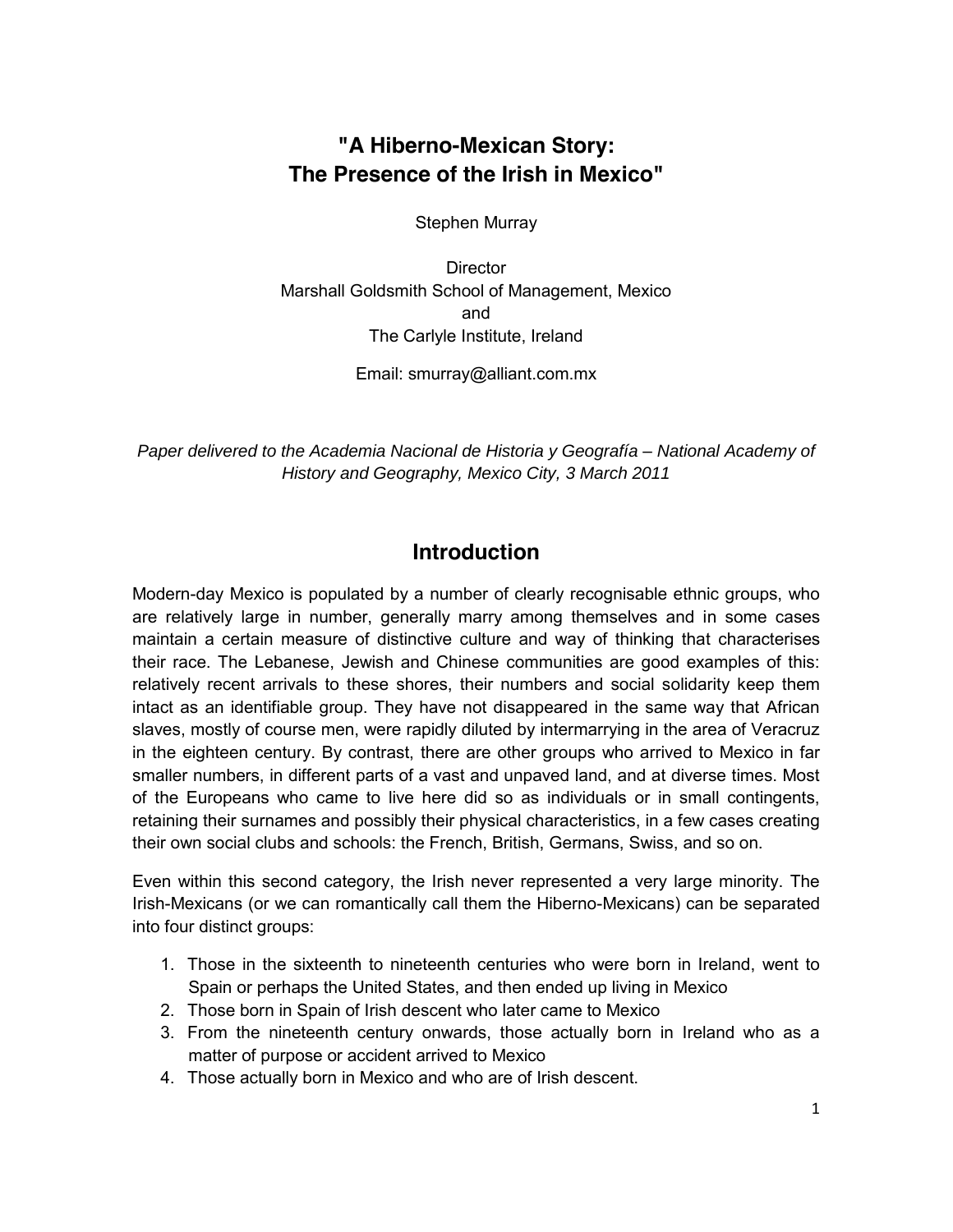The Irish who emigrated to the United States of America, Canada and Australia in great numbers, and even those who chose to live in sizeable numbers in Argentina, did not often follow a similar triangulated route in order to get to their final destination.



**Emigrants leaving Ireland (1868)**

A brief word could be mentioned at this point concerning the amount of information available about the Irish in Mexico and the breadth of research that has been done on this subject. There is no large central source of information about Irish-Mexicans; indeed their numbers were never great and one consequence of the upheavals of the nineteenth century is that less information was actually recorded than in other countries. I will make a comparison which, to my mind, is quite revealing. With its headquarters in Switzerland, there exists a Society for Irish Latin America Studies which publishes a research journal and has a large quantity of ordered data, both biographical and numerical, about the Irish but principally as this relates to Argentina and its neighbouring countries. This is explained by the high numbers of emigrants to Argentina and the cyclical accumulation of facts and figures relating to them, particularly since the nineteenth century. In fact the breadth of information goes back to before this: for example, there exist details concerning the arrival in 1749 of the Lynch family to Buenos Aires, an action that would lead six generations later to the birth of the Irish Argentine Ernesto "Ché" Guevara Lynch and the overthrow of the Bautista regime in Cuba in the 1950s.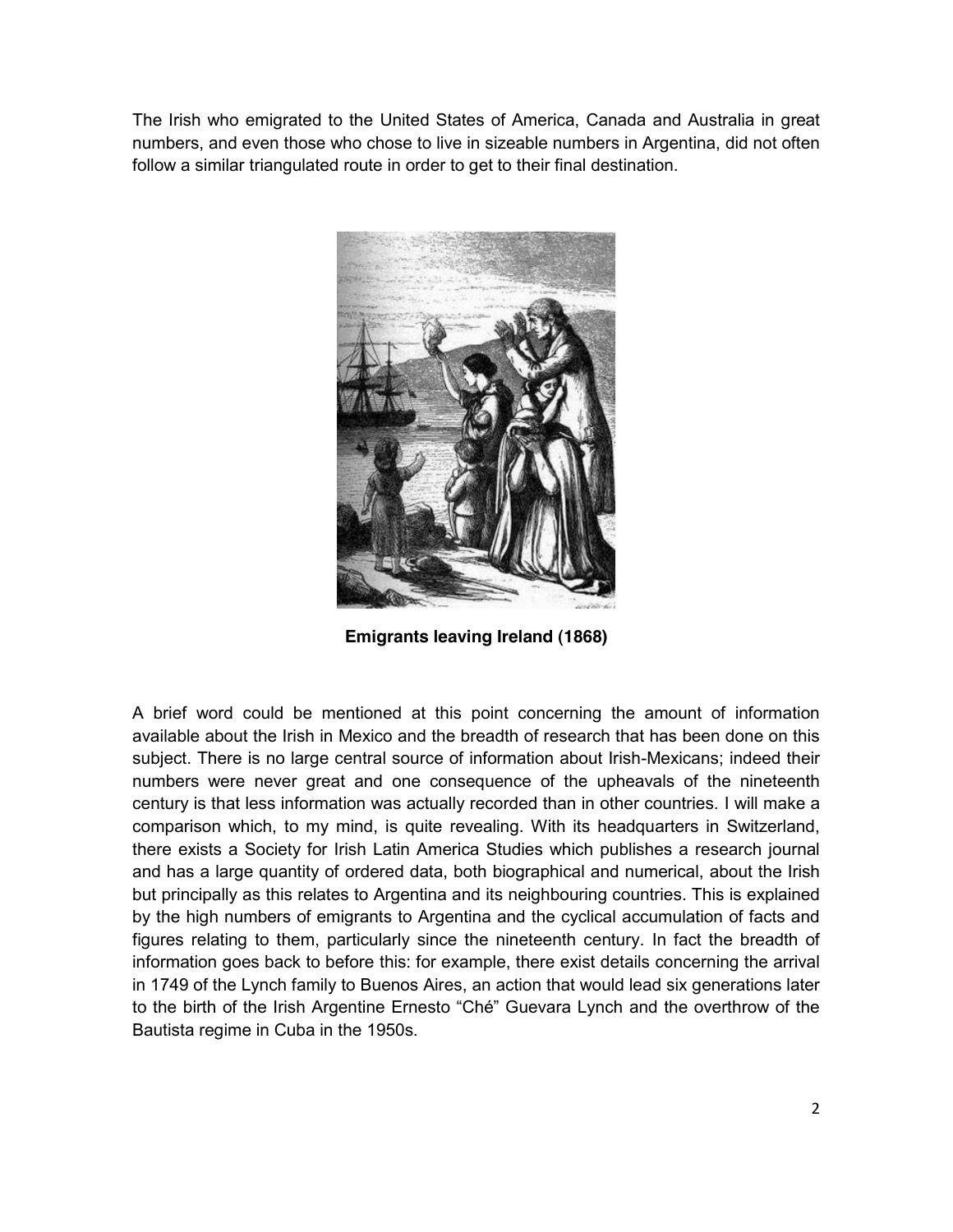In general, the comparatively prosperous Argentina was a very attractive destination for the non-Spanish speaking European. The process to bring Irish people to Argentina typically involved intermediaries who often went to their own counties back home and enticed their countrymen with offers of land, employment and opportunity for the skilled lower middle class, and an escape for the poor land tenants from the perennial threat of famine and destitution. An agent who did exactly this was Edmund Casey who, along with a partner William R. Gilmour, began selling tracts of lands in Santa Fe to Irish farmers and others from 1879 onwards. A certain organisational structure was already in place: six years before, the St. Patrick's Society had already been established to promote emigration from Ireland. The emigration that did take place is a peculiarly unknown historical fact among Irishmen today: by 1841 there were 3,500 people of Irish birth living in the stillsmall city of Buenos Aires, mostly from the one county of Westmeath, and the number of Irish Argentines had risen to perhaps 110,000 by 1917.



**Map of the 32 counties of Ireland**

## **Early Irish**

There exists a Toltec legend speaking of a man with fair skin and a blond beard who taught the Toltec people the virtues of brotherly charity, acceptance of God's will and the secular benefits of improved methods of agriculture and use of metals. These elements have been teasingly related to the adventures of the Irish missionary, St. Brendan of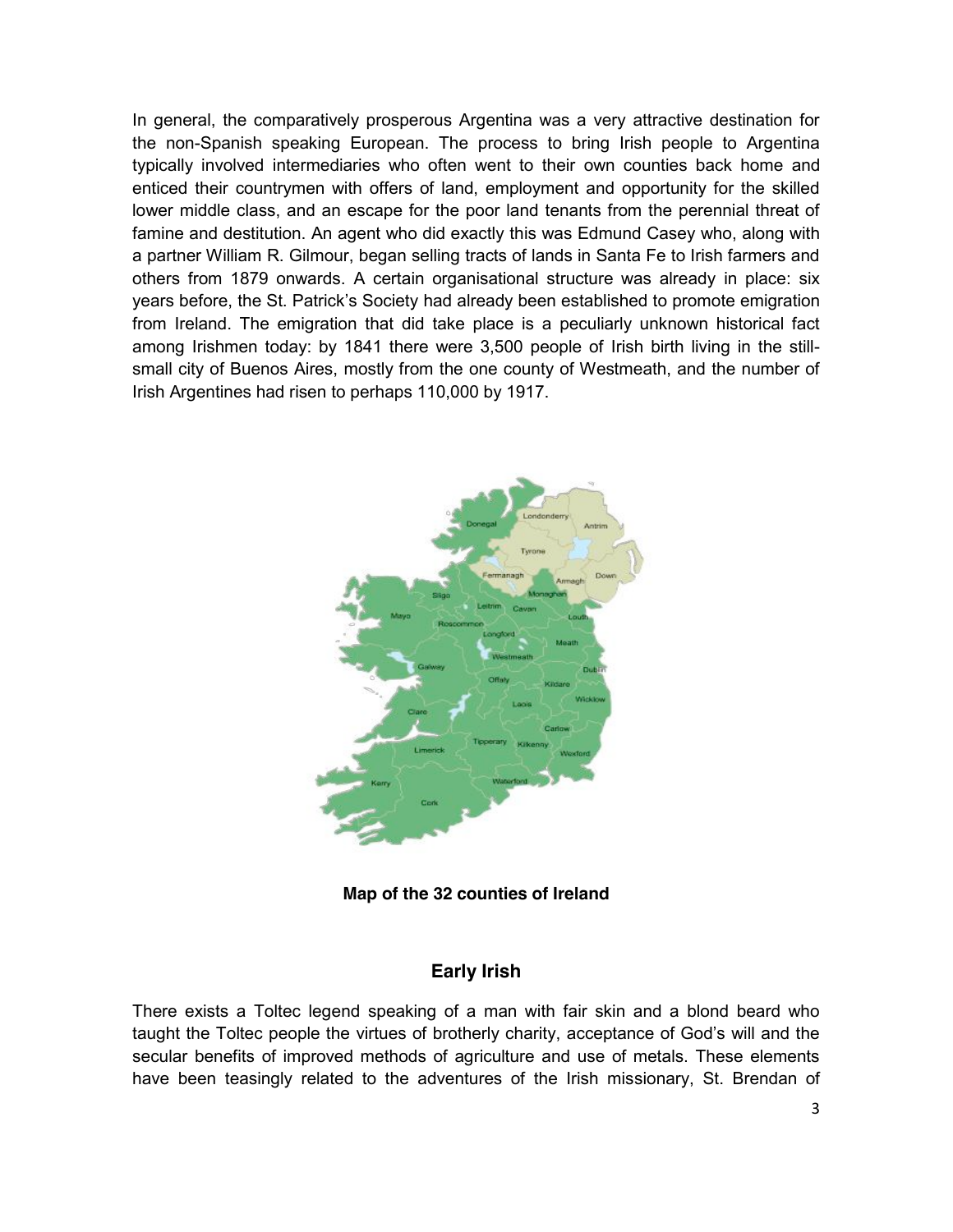Clonfert, an argument based on comments expressed in the "Novatio Brendani". The theory argues that Brendan was the representative of Quetzalcoyotl and the precursor of the equally white-skilled Hernan Cortés. (Of course, it should be said in passing that practically the only religious that has not been attributed to the well-travelled Brendan is a lunar mission.)



**St. Brendan and the Whale (15th century)**

Quite possibly the first Irishmen to step onto the continent of America were members of Christopher Columbus's crew, perhaps recruits from his visit to the west of Ireland in 1477. There is certainly evidence of an Irishman called John Martin who was marooned on the Mexican coast with one hundred others by the privateer John Hawkins in 1568 because Hawkins had no room for them in his surviving vessels; he was executed seven years later. During the vice-royalty of New Spain, most Irishmen who came to the colony were either priests, soldiers or colonial servants: as such, they were typically graduates of the clerical institutes of Spain or Rome, members of the military such as the Hibernia Regiment stationed in Mexico from 1768 to 1771, or former students of the Real Colegio de Nobles Irlandeses (established 1593).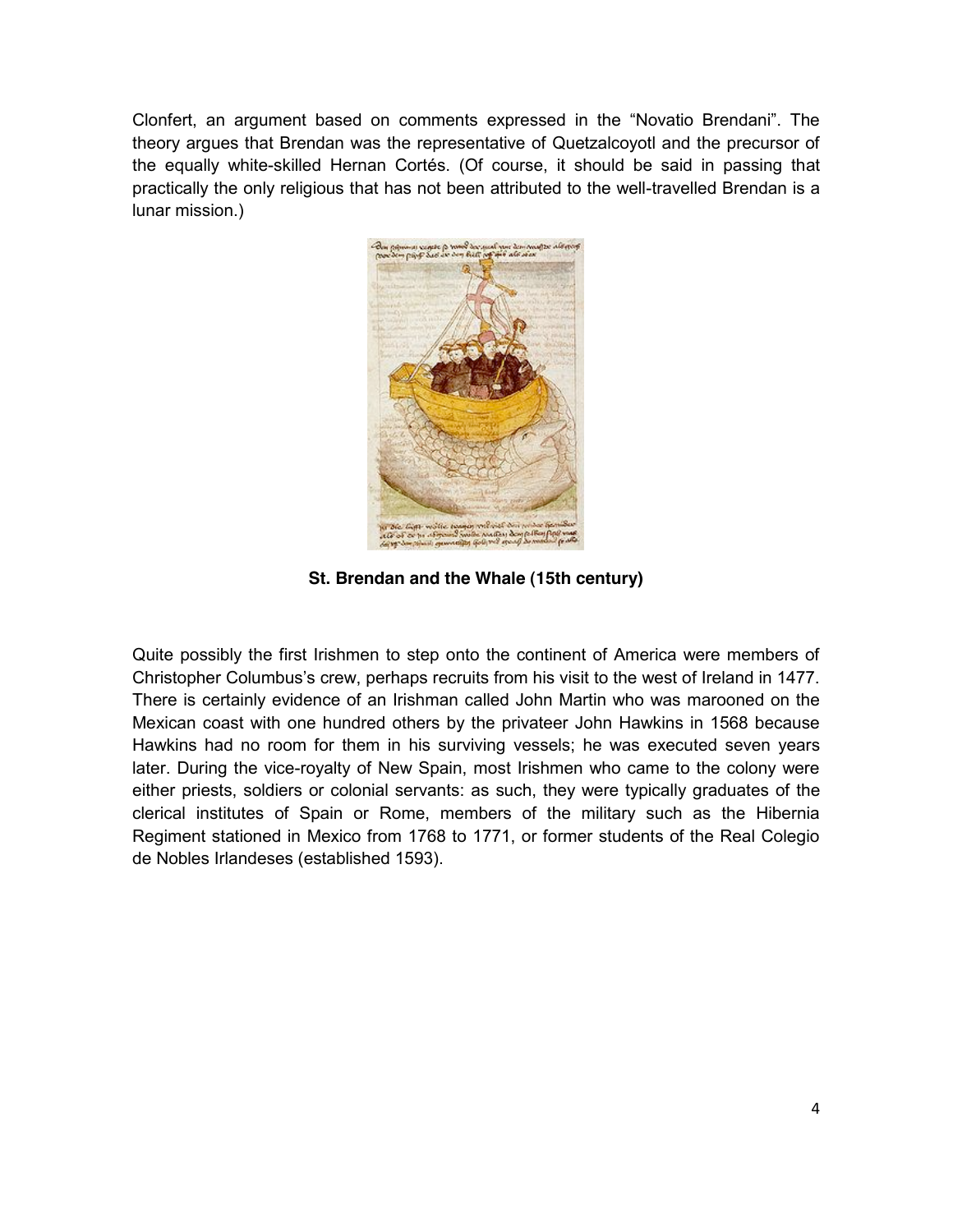

**Hibernia Regiment – Uniform and Flag**

Two individuals are typical of these men. The first, "El Capitán Colorado", Hugo O'Conor, was the first Commandant Inspector of the Interior Province from 1771 and later governor of the Yucatán, and is remembered today for his military reforms and two general campaigns against the stubbornly recalcitrant Apaches – a pragmatist, he was strongly in favour of employing Indian allies to fight along with the Spanish. The second was the son of immigrants from the south of Ireland, Juan O'Donojú, the new viceroy in 1821 who managed in the few months of life that Mexico allowed him to sign the Treaty of Cordoba establishing Mexican independence.





**Juan O'Donojú**

**Hugo O'Conor**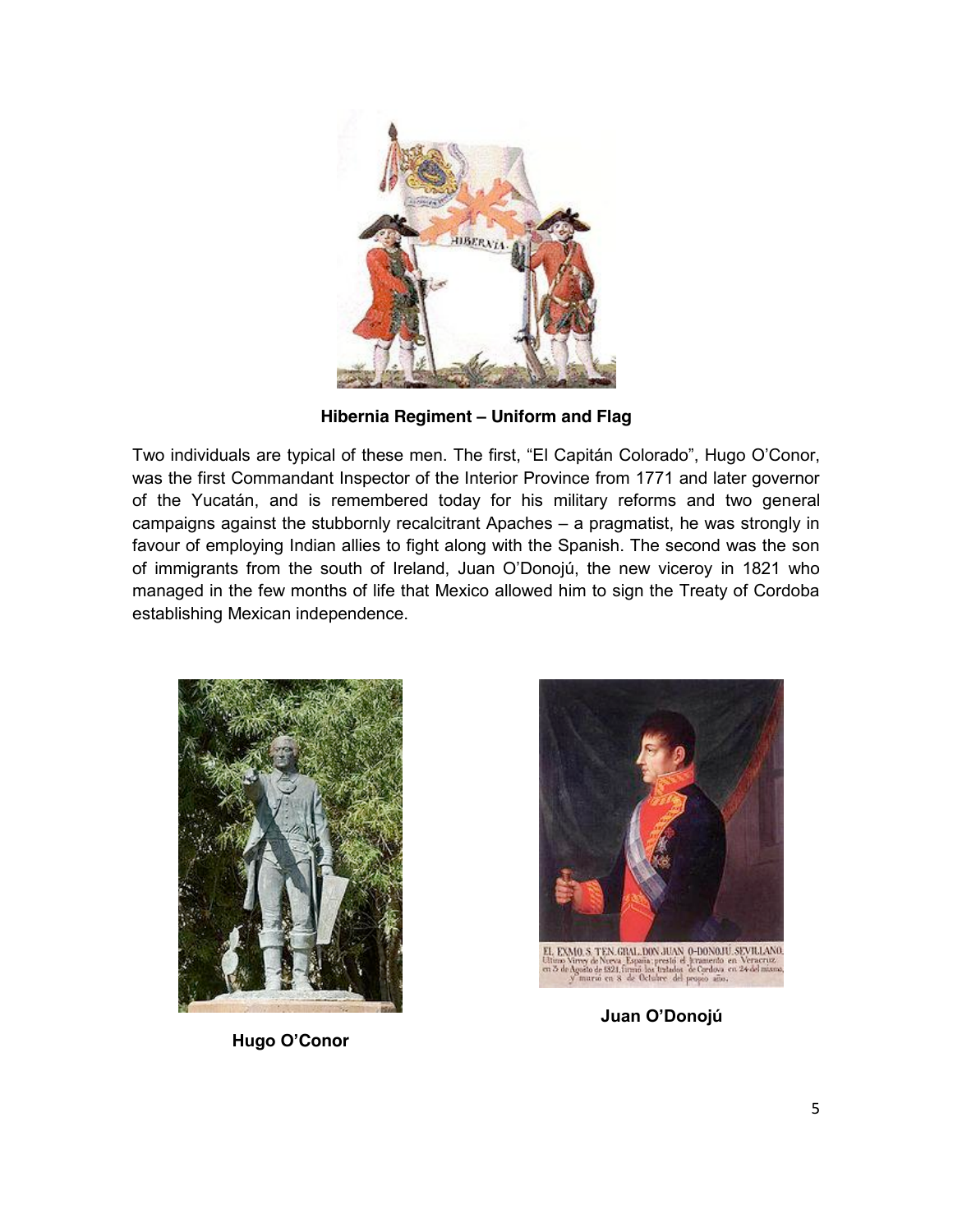The honour of being the only Irishman represented on the "Monumento a la Independencia" does not belong to him but rather to William Lamport, author of the first declaration of independence (which notably supported such measures as racial equality, land reform and a democratically elected monarchy, advanced ideas for the early seventeenth century) and apparently the model for Johnston McCulley's novel about the womanising but socially responsible Zorro. This interest in the well-being of the indigenous and the suppressed is a recurring them in the history of the Irish in Mexico: one instance is the Franciscan Juan Augustín Morfí, chaplain of expeditions to the northern territories, who had written within fifteen years of his arrival to Mexico an especially powerful investigation of the native people, Viaje de Indios y Diario del Nuevo México. Something of the same empathetic pressure shown previous generations of Irishmen in New Spain formed part of the motivation among certain soldiers of the U.S. interventionist forces of 1846 and 1847 to change sides.

## **The Irish in Texas and northern Mexico**

The regions of Spanish North America where Irish people had settled in relatively large numbers were the Louisiana Territory (passed from French to Spanish control in 1762 and governed for a short period by the Irish-born Field Marshall Alexandro O'Reilly) and the area now covered by the modern state of Texas. There was some degree of ambivalence among the Irish in terms of their loyalty to their political masters, whether they were the Spanish or later the Mexicans. But it is noteworthy that upon completion of the purchase of Louisiana in 1803 by the United States and the creation of the new state of Coahuila and Texas in 1824, immigration by Irish Catholics into Texas was actively encouraged. Their cooperation in doing this was assisted by the pressure of Protestant newcomers to this area, animated by racial and sectarian nativist ideas. A good example of what happened during this period involves the Irish settlers who began arriving to the Texan towns of Refugio in 1829 and San Patricio in 1831. Their journey from Ireland to these destinations was a typical story of disease and shipwreck. A cholera epidemic killed two hundred of them while they were quarantined off New Orleans. One of their consolations was the aid they received from Mexican people and officials.

The Irish empresarios or land agents offered each family one "labor" (177 acres) of land if they used it for cultivation but a far larger area of one "sitio" (4,428 acres) if they raised livestock. A further enticement of an additional quarter of the total was offered if they married a Mexican national. The *empresario* himself was to receive five "sitios" (c. 22,000 acres) plus five "labores" for each one hundred families he brought. The settlements themselves turned out to be two of the very few agreements that were actually successful at this time in Texas. The son of the former viceroy of Peru, Bernardo O'Higgins, talked from 1823 to 1830 of the importance of a colonisation comprising such industrious and brave people [the Irish]" but, as in Chile, his plans came to nothing.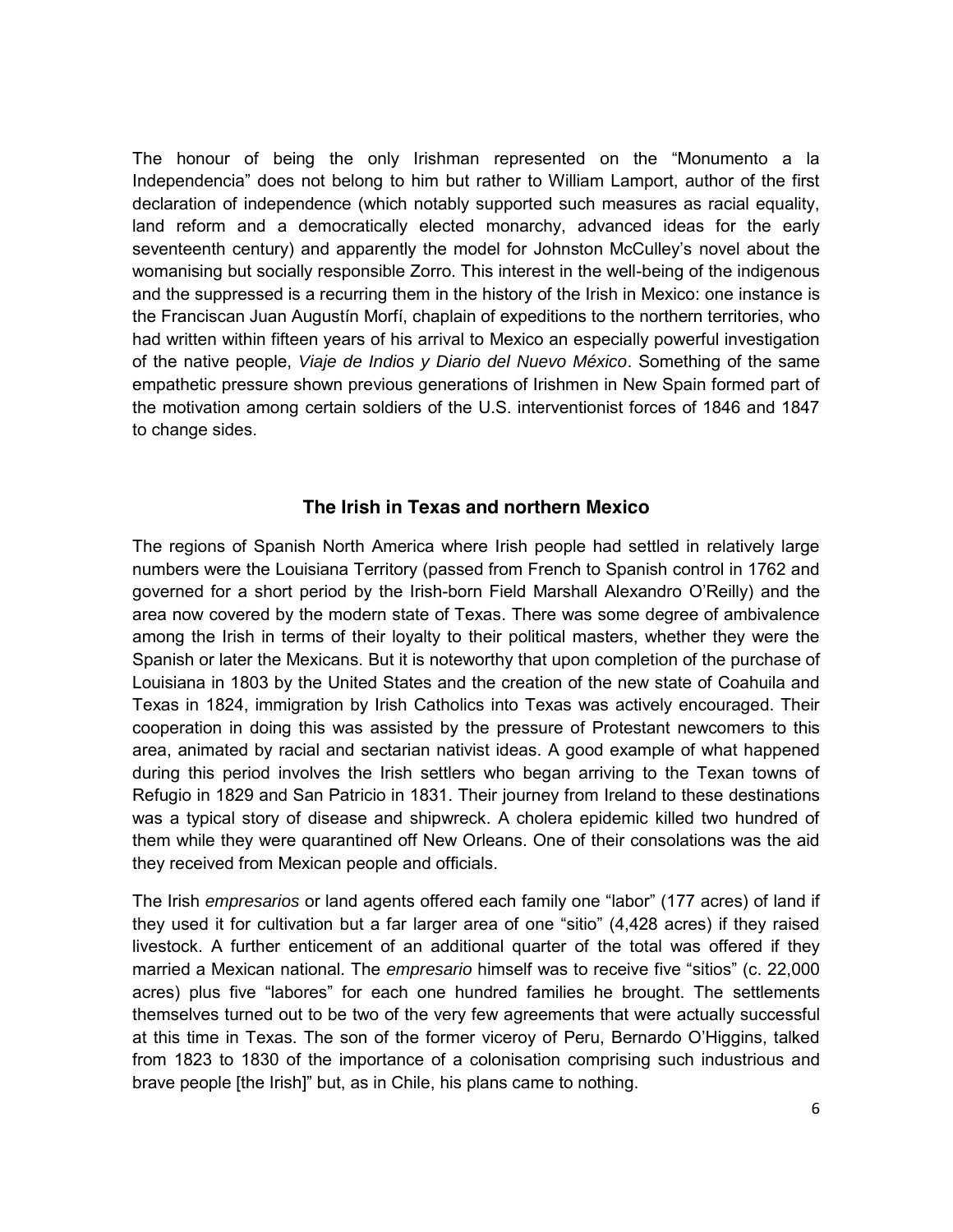

**Louisiana Territory (in dark green)**

There are reports that, during this period directly after the independence of Mexico in 1821, there was antagonism between some Irish Catholics and new settlers who were Protestant and in favour of the United States. The loyalties of the Irish were finally revealed in the 1835 Texan War. Two of the four empresarios favoured secession, while another, Dr. John Hewetson, remained loyal to the government of Santa Ana, abandoned his properties and went to live in Matamoros (although reputedly he still died a wealthy man). This forced exit or voluntary departure of Irish people loyal to the Mexican republic partly explains the large quantity of Irish surnames – Byrne, Walsh, Foley, Hayes and O'Leary – still found in states like Chihuahua, Nuevo León and Durango. As was said earlier, quite often the Irish quite often found themselves by the machinations of historical accident in locations they had not originally intend to inhabit. A last chapter in this series of projects by Irish empresarios occurred when a plan was submitted by Fr. Eugene McNamara to settle 10,000 Irish people in northern California. The proposal was again partly based on the argument that they would be a bulwark against the encroaching Americans and become active players in the economic development of the region, but the Treaty of Hidalgo ending the Mexican-American War in 1849 made this plan irrelevant – Mexico had forfeited California.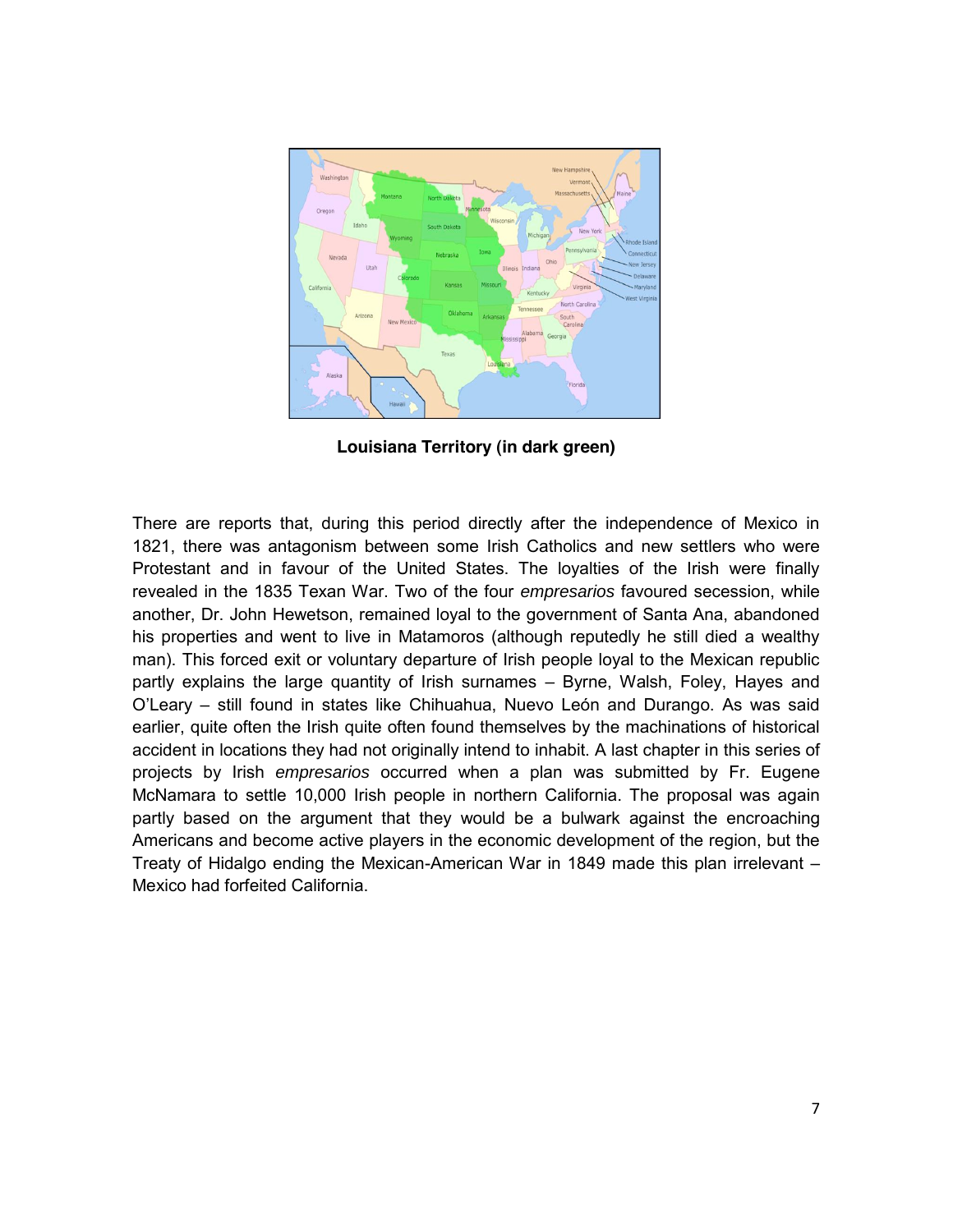

**Territorial evolution of Mexico**

# **The San Patricios**

As a way of introducing the topic of the well-known St. Patrick's Battalion, I would like to mention some of the military exploits of the Irish in Latin America. The poorer people of that island, and even the sons of the wealthier classes, formed a major part of the British Army for generations and also represented a large percentage of the forces of certain other countries: perhaps as many as a half of General Washington's soldiers fighting against English colonial forces in the 1770s were Irish-born or of Irish descent. Soldiery was a source of employment and was motivated by such basic sentiments as patriotism, empathy for the underdog and financial reward. Irishmen participate in the wars of independence in the 1810s and 1820s. In 1814 the navy of Argentina was commanded by William Brown and that of Uruguay by Peter Campbell. Two thousand soldiers were recruited by John Devereux to fight in Bolivar's army and the descendents of those who stayed live in Colombia, Bolivia and Ecuador. Again in 1827, the imperial Brazilian Army, through the good works of Col. William Cotter, recruited 2,500 men and their families for their war against Argentina. As always, sickness and mutiny decimated their numbers more than the fighting itself, but in this case it is interesting to note that the survivors chose either to return to Ireland or to leave for Canada and, ironically, their former adversary Argentina. On an admittedly small scale, a military diaspora had occurred.

Some of the background to what in the United States is called the "Mexican-American War" and in Mexico is titled the "War of Intervention" has already been discussed in previous sections of this paper. The Mexicans were certainly aware that their northern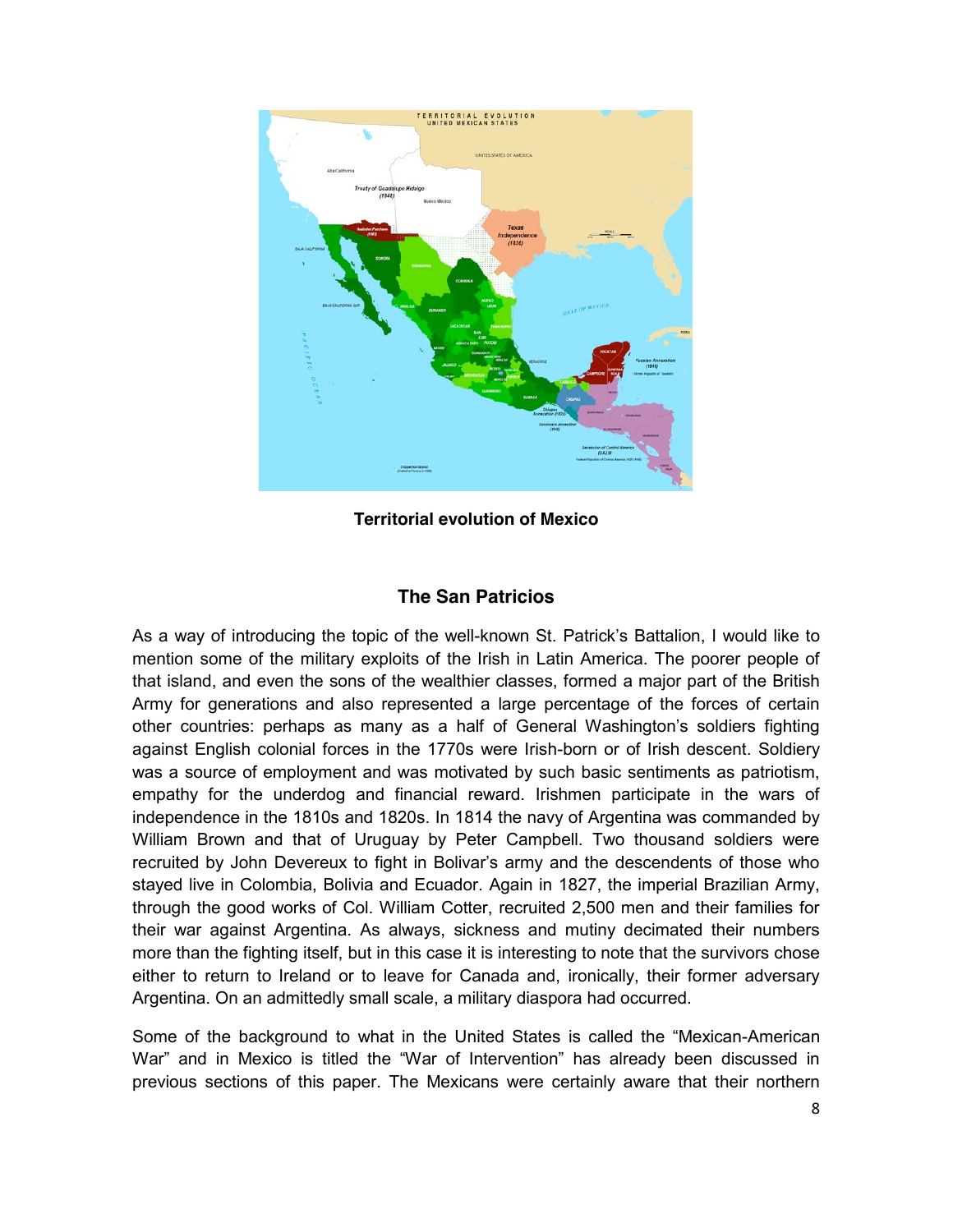possessions, the scene of much bloodshed against native peoples and investment of treasury, were under-populated yet obviously very attractive to an admittedly more entrepreneurial nation which clearly recognised the advantages of possessing the ports of San Francisco and San Diego, the natural resources of Nevada, a trade route through New Mexico and the vast farming lands in between. As with the intervention of the British, Spanish and French in the 1860s, the formal reason given for hostilities was the nonpayment of outstanding loans and indemnities. In light of this grievous omission on the part of Mexicans, the offer of US\$5 million for New Mexico and US\$25 million for California probably appeared quite munificent; after all the imperial French had previously seen commonsense and sold the equally remote and transparently underdeveloped Louisiana Territory, as the Russians would late do with Alaska. But the Mexicans were proud that their recently independent country extended deep into North America, that it contained tremendous possibilities that would be plundered in good time. In any case, that stubborn survivor of his own shortcomings, Santa Ana, was back in the presidential palace.

All of this acts as an introduction to the famous band of soldiers, the so-called San Patricios, whose ranks – contrary to the belief of many – were never more than 60% Irish but whose ethos and passionate sense of the little man against the bully were characteristically Irish. The soldiers comprised men born in at least seven different European countries excluding Ireland, plus Canadians, Mexicans, Americans and even escaped slaves. With very few actual US citizens, it was a small United Nations with belligerent Catholic sensitivities. Though its nominal commander was Colonel Francisco Moreno, its most famous soldier was the lead of its first company, Brevet Major John Riley.

The practice of recruiting foreigners into the Mexican Army was already well established: by the opening of hostilities in 1846, sixteen foreigners had already reached the rank of general in the Mexican armed forces. Several Irish-Mexicans counted among the many Irishmen who eventually would fight in the battalion. There were also young men born in Ireland who were recruited in the southern United States. One can well imagine that their initial entry into the US Army was governed more by the need for income and adventure than for a deep sense of loyalty to the country they hardly knew whose racism against them reminded them of their treatment back home as the inferior race of the British Isles. One should however keep in mind that they did not simply *desert* the US Army as so many others did; they actually went further, ignoring the temptation to disappear into the empty vastness of the western United States, and defected to the Mexican forces.

In some cases, the mercenary mentality certainly did operate: after all the Mexicans were offering citizenship, higher wages than the US Army and a minimum of 1.3 square kilometres of land to each new recruit, all succinctly explained in leaflets in English, German and French. If a man ignored the quite obvious inevitability of US victory and the concurrent ire of military justice even for non-citizens in its army, then this incentive was important. But one should also recall that the human being is sensitive to what he witnesses, especially if he can put himself in the place of the victim. This sympathy was certainly identified as a motivation to defect by Catholics: as Jack Bauer expresses it, "On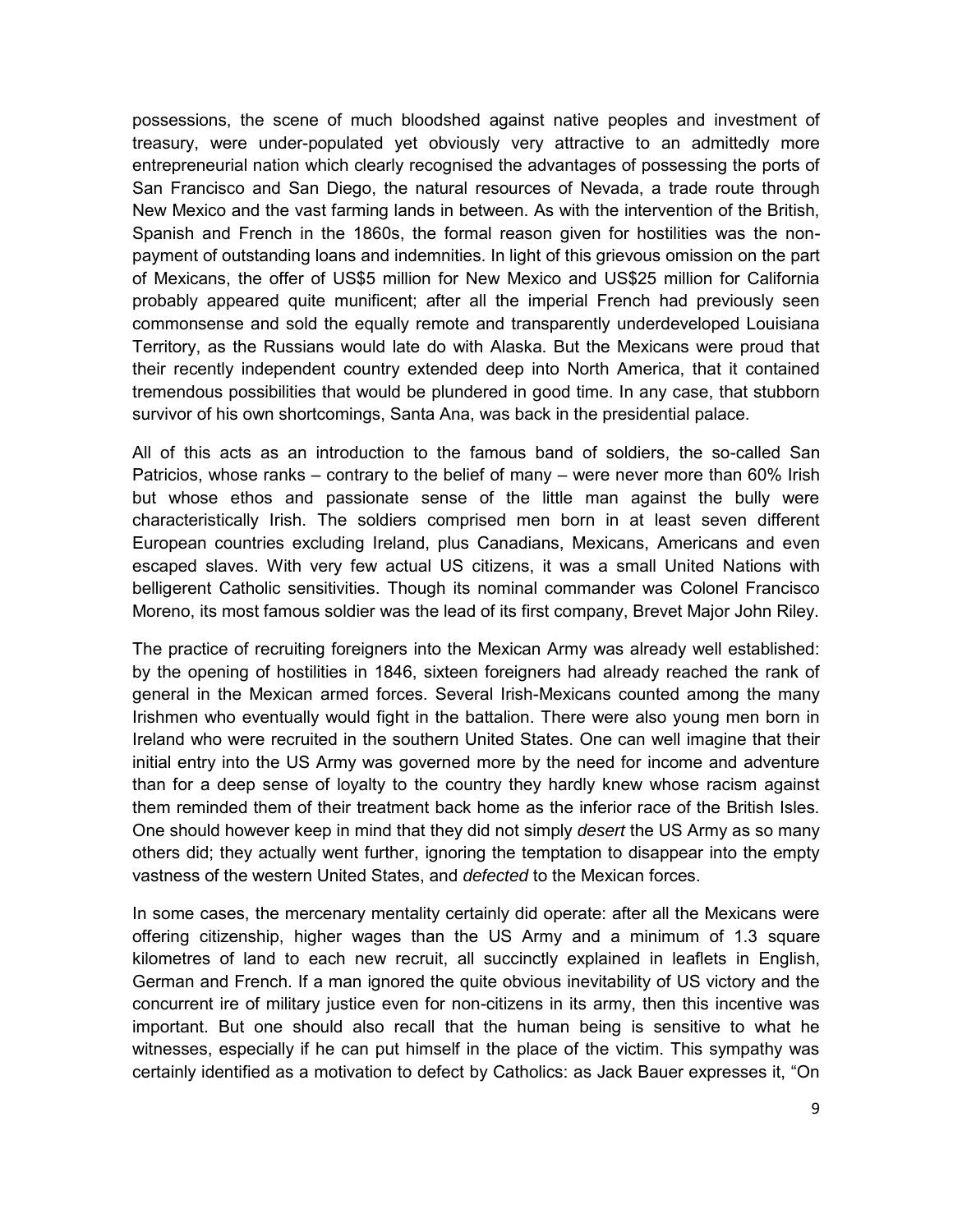reaching Mexico they discovered they had been hired by heretics to slaughter brethren of their own church." The leaflets encouraged this sympathy and the "impulsive and emotional" decision was made by a tiny minority of Irish soldiers in the US Army to change sides. Though in line for a lieutenants' commission, John Riley himself lasted only seven months in the US Army before he was motivated to pass to the Mexican side, before war was even declared but at a point at which hostilities would have appeared inevitable.



**Battle of Churubusco, Mexico City**

The newly configured St. Patrick's Battalion participated in five major engagements against the Americans. Beginning as a artillery force at the Battle of Monterrey in September 1846, they were equipped with the heaviest guns that could be mustered, plus two six-pounders they captured at the Battle of Buena Vista or Angostura in February 1847. They were the main response on the Mexican side to US horse soldiery. However, though they numbered among their ranks men who had served in the armies of other countries, their weakness lay in the lack of heavy guns and the propensity of the poorly trained and officered Mexican militia to engage the enemy with equal tenacity and skill. As highly capable deserters to the opposing army, their fate if captured would have been very clear. There exist records of their stubbornness as fighting men that impressed both Gen. Francisco Mejía and his US counterpart Gen. Winfield Scott, but it was a level of belligerence that would hardly secure them mercy if and when they were finally captured.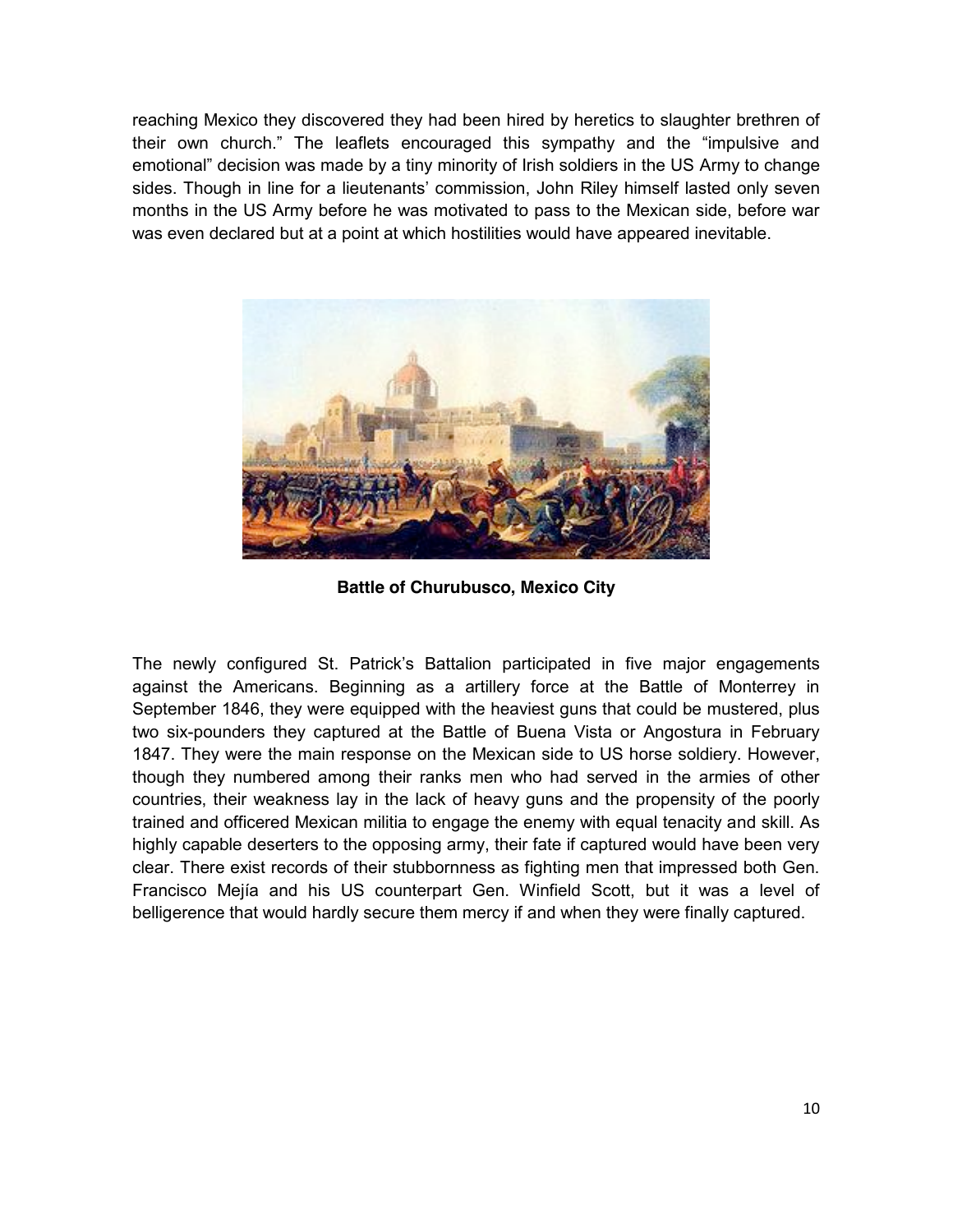

**US assault at Chapultepec Castle**

Eventually at the Battle of Mexico City, with at least 35 of their companions already killed, about half of the survivors were captured and perhaps another 85 retreated with the Mexican forces. Courts martial quickly followed, their haste to set an example and for vengeance clearly indicated by the absence of both representation of legal counsel and written records. It is an interesting fact that one of the 96% of Irish soldiers in the US Army who did not desert, the Irish-born Col. Bennet Riley, presided over the court martial in San Angel. Of those captured, two escaped execution, one because of "improper enlistment" in the Mexican Army and the other due to insanity; later, after pressure from eminent people such as the Archbishop of Mexico City and the British minister, another nine were pardoned due to their youth and another owing to drink. An interesting quirk of military law dictated that, since they had deserted *before* the war began, John Riley and several others received a sentence of whipping administered by Mexican muleteers (who were notably enjoined to make their best efforts in this task), branding with a "D" on the cheek and imprisonment. As for the others, their sentence was death by execution. The powerful message of keeping the condemned with nooses around their necks for four-and-a-half hours at a hanging presided by a man with a reputation for rape and the murder of a slave girl, is well known. The riposte to this insult – the cheering of the Mexican flag by the men about to die – is also equally well known.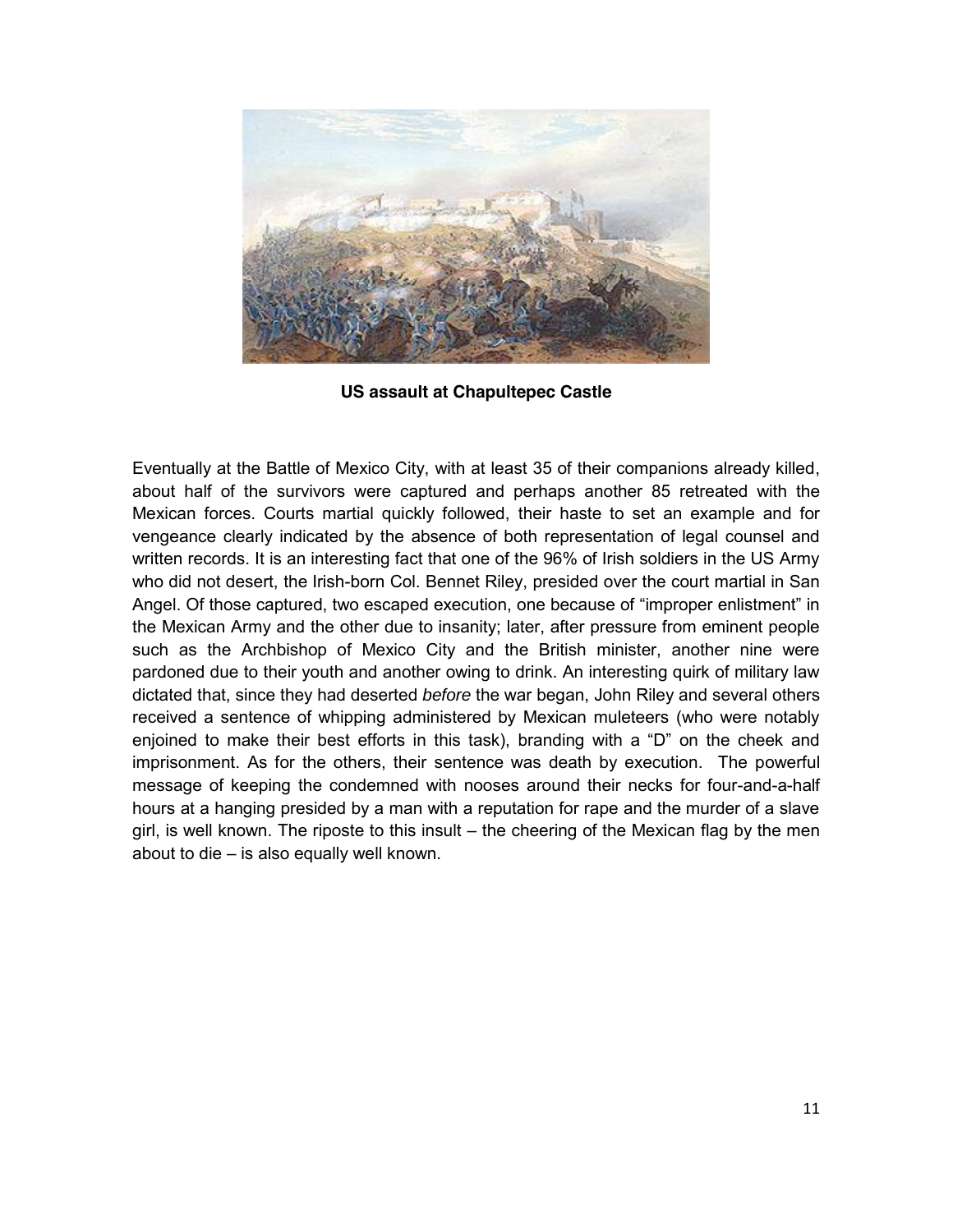



**Bennet Riley Winfield Scott**



**William Harney**

There are some revealing facts about the war as they relate to the San Patricios. It is quite plain that they were made scapegoats in a war that often lacked basic military discipline and solidarity: the desertion rate in this war was twice as high as that of the war in Vietnam, but desertion specifically by Irish soldiers was in fact much lower than the overall percentage. However, the San Patricios were the only deserters executed as a group and the perception was created among certain elements of the army that the loyalty of Irish troops was not to be relied on. One could argue that the fact that they were deemed so successful as a fighting unit and such a threat if allowed to survive is a compliment to them. Interestingly, the battalion was revived by March 1848 but their level of indiscipline, as much as budget cuts, obliged President José Joaquín de Herrera to dissolve the group later in the same year.



**Hanging of captured members of the St. Patrick's Battalion, Chapultepec Castle**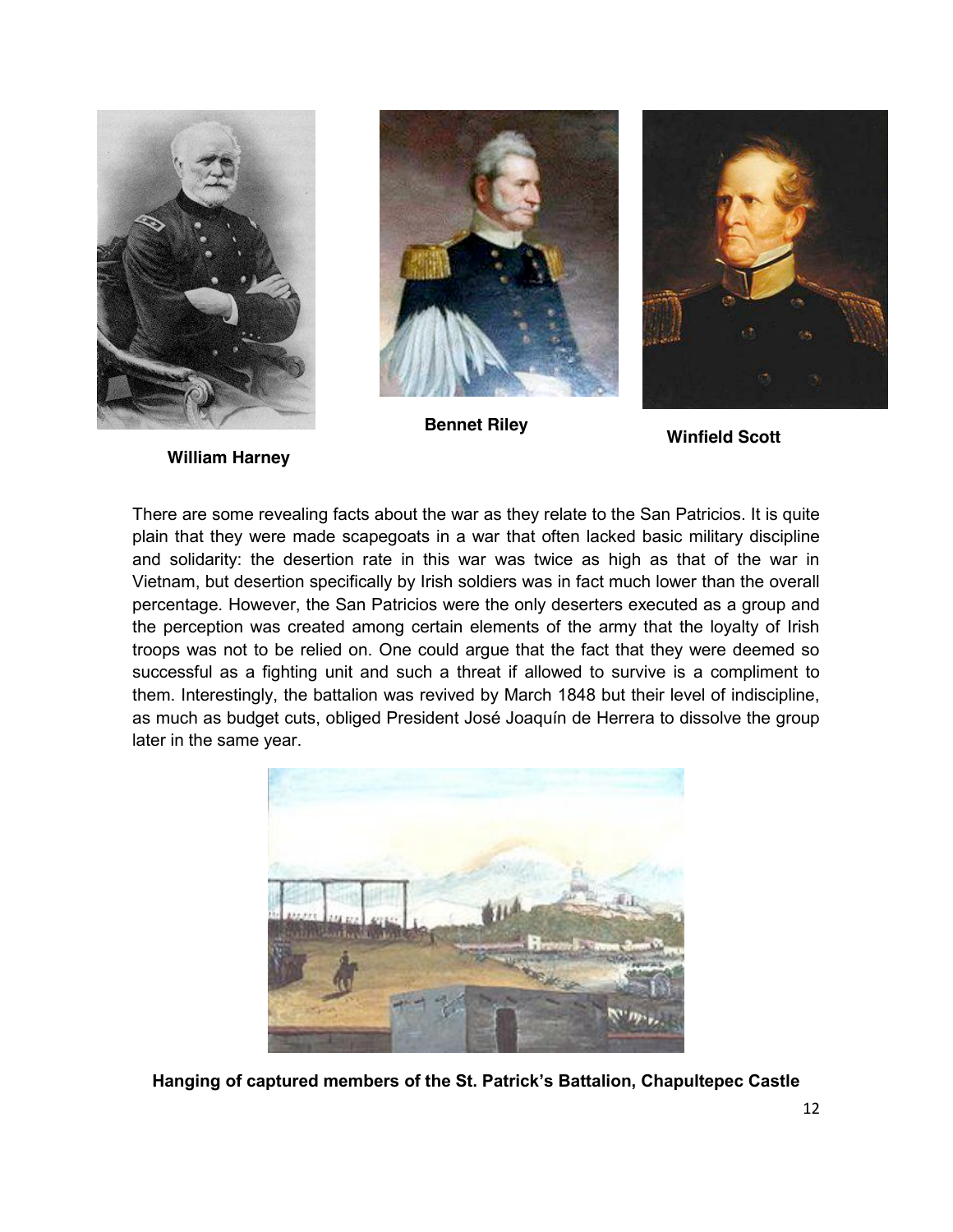Their brief existence, their relative success in battle and their final sacrifice were hardly noticed in Ireland. At the time the country was experiencing the Great Famine which led to of hundreds of thousands of deaths and a larger number emigrating. The scale of domestic misery obliterated all possible interest in the execution of a few dozen emigrants in a distant and unfamiliar land. Mexico I think still remembers them and is grateful; some survivors, disallowed from entering the US, appear to have taken up their land grants, while perhaps twenty more had returned to Ireland by the end of 1851.

| EN HENORIA DE LOS SOLO 400 S IRLANDESES                                                                 |  |  |  |  |  |  |
|---------------------------------------------------------------------------------------------------------|--|--|--|--|--|--|
| DEL HEROICO BATALLON DE SAN PATRICIO                                                                    |  |  |  |  |  |  |
| MARTIRES QUE DIERON SU VIDA POR LA CAU-                                                                 |  |  |  |  |  |  |
| <b>SA DE MEXICO DURANTE LA INJUSTA INVA -</b>                                                           |  |  |  |  |  |  |
| SION NORTE AMERICANA DE 1847                                                                            |  |  |  |  |  |  |
| <b>CAPITAN JOHN GREECY</b><br><b>AGRANAMELTZPATAIGK</b>                                                 |  |  |  |  |  |  |
| HENRY LOGENILAMER ANDREWNOLAN<br><b>JOHN BENEDICK</b>                                                   |  |  |  |  |  |  |
| <b>NUMBER SENATOR</b><br><b><i>PATRICK DALTON</i></b><br>JOHNAOSE<br>FRANCISRHODE<br><b>JOHN CUTTLE</b> |  |  |  |  |  |  |
| <b>LAGHARMCLAGHEN</b><br><b>JOHNKIAGER</b><br><b>JUHN PRICE</b>                                         |  |  |  |  |  |  |
| <b>PATRICK CASEY</b><br><b>AIFREDKFOGAL</b><br><b>HILIANDATHOUSE</b><br><b>JOHN BROOKE</b>              |  |  |  |  |  |  |
| GEORGE WIJACKSON WILLIAM A RALLACE<br>ROGEROUNAN                                                        |  |  |  |  |  |  |
| <b>WIILAMOCONNOR</b><br><b>EUZIER S LUSK</b><br><b>JAMES SPEERS</b>                                     |  |  |  |  |  |  |
| <b>RICHARD HANLY</b><br><b>HERMAN SCHMIDT</b><br>MARTINEYDON                                            |  |  |  |  |  |  |
| <b>JOHNAPPIERT</b><br>THOMAS RILEY<br><b>DENNIS CONAHAN</b>                                             |  |  |  |  |  |  |
| <b>GEORGED AIMS</b><br><b>JAMES MILLS</b><br><b>AUGUSTEMORSRTAFT</b>                                    |  |  |  |  |  |  |
| <b>BEANEYHART</b><br>LAWRENCEMACKEY<br><b>JAMES MCGANELL</b>                                            |  |  |  |  |  |  |
| <b>THOMAS NIELET</b><br><b>FRANCISO CONNOR</b><br>CIBSON HODOWELL<br><b>HEZEKIAHAKIES</b>               |  |  |  |  |  |  |
| <b>PETERNEIL</b><br><b>HOGHNCOLELLAND</b><br><b>JOHN BARTER</b><br><b>KERR DEIANEY</b>                  |  |  |  |  |  |  |
| <b>JORN NCOONALD</b><br><b>AIEXANDERMOKEE</b><br><b>PATRICK ANTISON</b>                                 |  |  |  |  |  |  |
| <b>JOHN CAVANAULA</b><br><b>F H CARRETSON</b><br><b>HARRISON KENNY</b><br>THOMASCASSION                 |  |  |  |  |  |  |
| JOHN BOWERS<br><b>ROGER HOGAN</b><br><b>JOHN DALY</b>                                                   |  |  |  |  |  |  |
| <b>MTEBANTIUS</b><br>JOHN SHEEHAN<br><b>MARTINMITS</b>                                                  |  |  |  |  |  |  |
| <b>HENRY MEWER</b><br><b>JOHN AMYERS</b><br><b>PABIAN FRITZ</b>                                         |  |  |  |  |  |  |
| <b>HENRY OCTKER</b><br><b>RICHARDPARKER</b><br>JAMES NELLY                                              |  |  |  |  |  |  |
| <b>HENRY WHISTIER</b><br>LEMMUELWHEATON<br><b>JOHN MURPITY</b>                                          |  |  |  |  |  |  |
| <b>HIJJAMH KEECK</b><br><b>SAMUEL H THOMAS</b><br>JOHN LITTLE                                           |  |  |  |  |  |  |
| <b>EDWARD MCHERRON</b><br><b>BAVID MCELROY</b><br><b>FWIS PREFER</b>                                    |  |  |  |  |  |  |
|                                                                                                         |  |  |  |  |  |  |
| CON LA GRATITUD DE MEXICO.                                                                              |  |  |  |  |  |  |
| A LOS 112 ANOS DE SU SACRIFICIO                                                                         |  |  |  |  |  |  |
| SEPTIEMBRE HIDE1959                                                                                     |  |  |  |  |  |  |

## **Plaque listing members of the St. Patrick's Battalion, San Angel, Mexico City**

#### **The Later Irish and Conclusions**

Since that turbulent epoch in Mexico's history, the arrival of Irish people and the lives of their descendents have been much more pacific. But there was still some opportunity for an Iris-Mexican to cause political mischief in Mexico. In his capacity as legal advisor to the state of Yucatán, Justo Sierra O'Reilly declared the state independent from Mexico. His now perhaps more famous son, Justo Sierra Méndez, was an inspiration to the ideologies behind the Mexican revolution and the intellectual father of the UNAM. In the tranquil field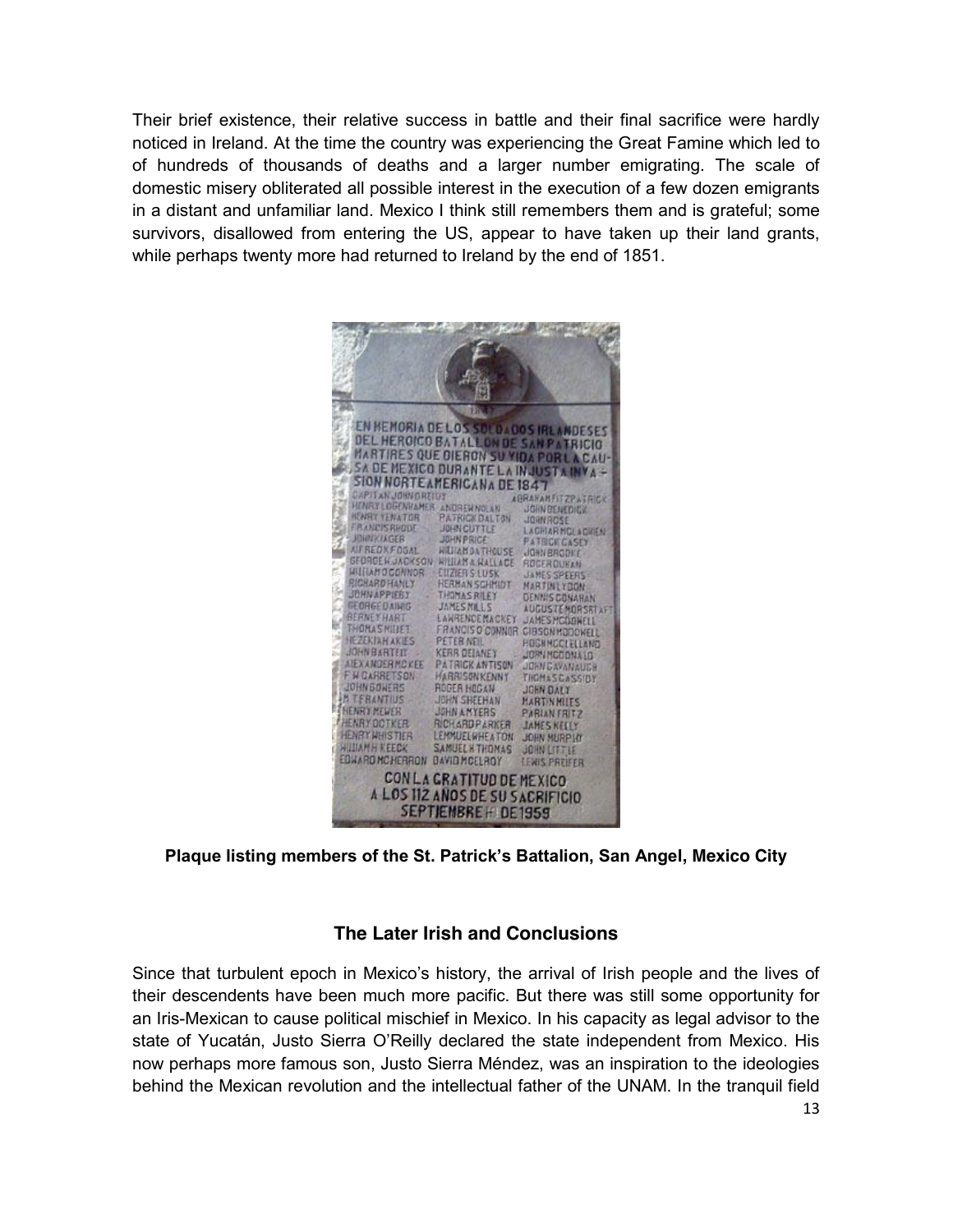of commerce, Eustace Barron along with his Scottish partner created the foremost British merchant house in the nineteenth century. The grandson of the first British consul (1823) to Mexico, Cecil Crawford O'Gorman, arrived to Mexico in 1895 and one of his sons, Juan, became a painter of the quality and innovation of Orozco, Rivera, Tamayo and another Irish-Mexican, Pablo O'Higgins; while another son, Edmondo, the philosopher- historian, became a founder of post-colonial research in Latin America.



**Justo Sierra Méndez Edmondo O'Gorman**



Finally, the conclusion I wish to present deals with the reasons why Irish people did not come here. A series of eminently practical considerations explains the lack of a large influx. One reason has to do with the cost of the trip: with little or no direct transport to this country, the price of travelling here from Ireland would have been a pivotal drawback particularly in the context of more familiar and trusted destinations. There are stories of people boarding ship only to Canada and then taking the train to the US as this was cheaper than a single journey to New York. The outlay required became extremely important during and after the 1840s, once the Great Famine effectively performed its task of ethnic cleansing of the poorest peasants. What Mexico offered during the nineteenth century was a lot of land whereas the U.S., by contrast, offered both land and employment. Another issue involved the absence of a critical mass of compatriots encouraging those at home to follow them and guiding them once they arrived.

There was also a problem of compatibilities: the language that was spoken here was not English; the cultural, legal and indeed social character of the country was not one they would have been at home with, though a few made the necessary effort and grew to love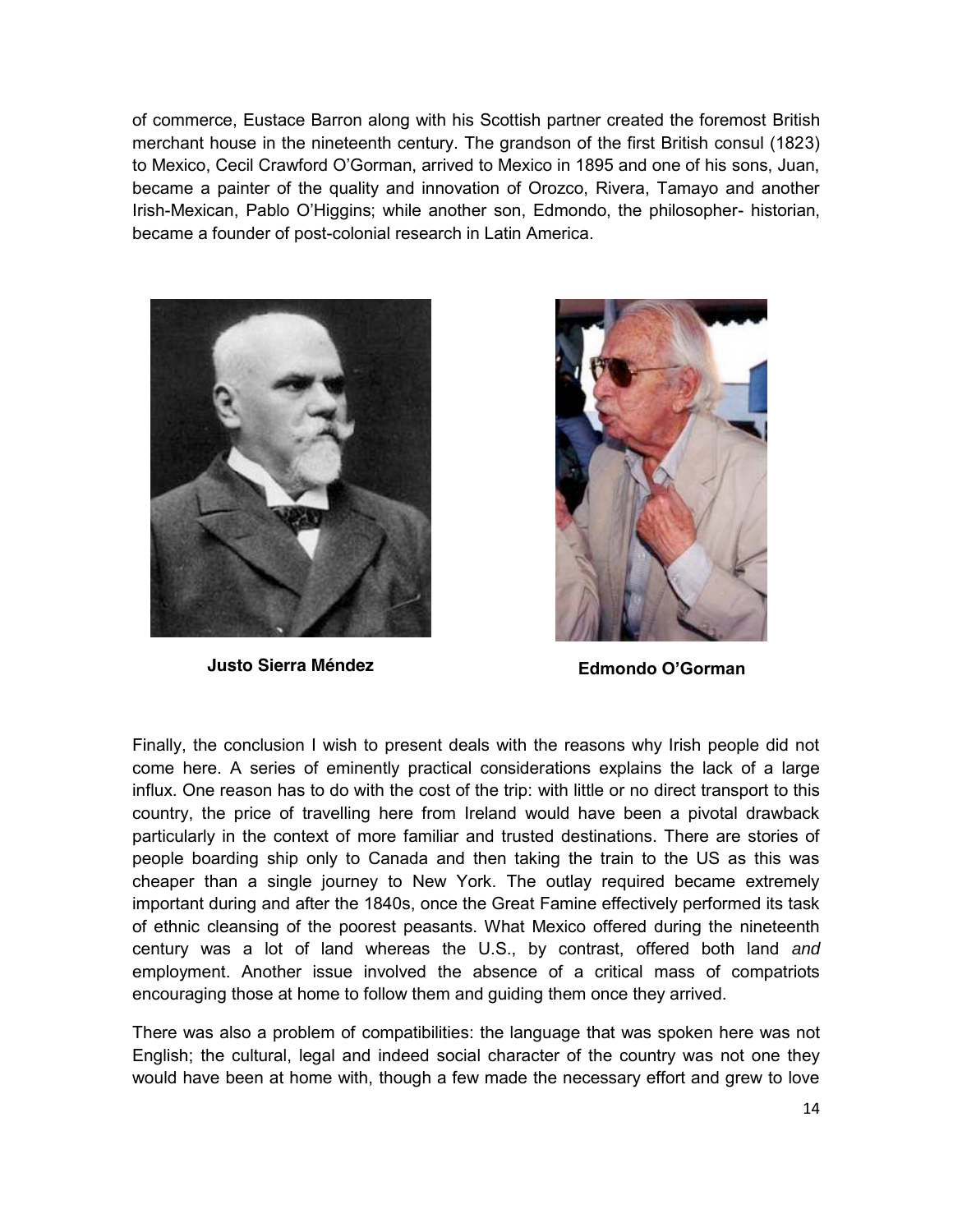the general Mexican make-up. There was in addition the perception, whether based on reality or not, that the country practiced an ethic and performed its politics in an alien and unstable way. Corruption and not adhering to the rule of law are after all a great deterrence even to the most desperate emigrant. But simply, the fact that the United Kingdom, the US and Canada, Australia, New Zealand and even Argentina were all options on the menu of destinations meant that Mexico was rarely first choice. And then, if course, even if they came here, there was every possibility that sooner or later Irish immigrants would leave anyway on finding the required adjustment too difficult.

In more recent times, those who came typically did do because they were invited to take a position here or a business opportunity was identified and acted upon. As we saw earlier, their path to Mexico could have been a contorted one. The Murray family of actors arrived from Northern Ireland via Argentina to Mexico, the Milmos passed from Sligo to the US and then here, the O'Farrills started in county Longford and came here after sojourns in Spain and elsewhere. They are relatively new arrivals, are well-known because of their success in the field of media, and one senses they feel at home here.

Why would an Irish person feel this way about Mexico? Let me posit a theory. Ireland is a country that often suffers from a well-concealed lack of self-esteem, a debilitating assessment of itself that is fortified by its habit of comparing itself to its larger neighbouring country, in this case the Great Britain. "Tan lejos de Dios, tan cerca de Inglaterra" as a phrase could capture this mentality. Mexico has a similar disposition. Ireland is a country in Europe but does not entirely feel itself European. Its people are first loyal to their county, city or region; then they identify themselves with the country itself; then perhaps they feel themselves part of the British Isles and, after that, of the Anglo-American or Englishspeaking world. Somewhere within this mix, or perhaps right at the end, they are Europeans. In an identical way, according to the map Mexico is part of North America but many of its people don't genuinely feel themselves to be North Americans. If the two peoples are similar in something, it is perhaps this, among others. Although one would like to think that this habit of mind is growing weaker and the major compatible elements has more to do with personality and human sensibilities.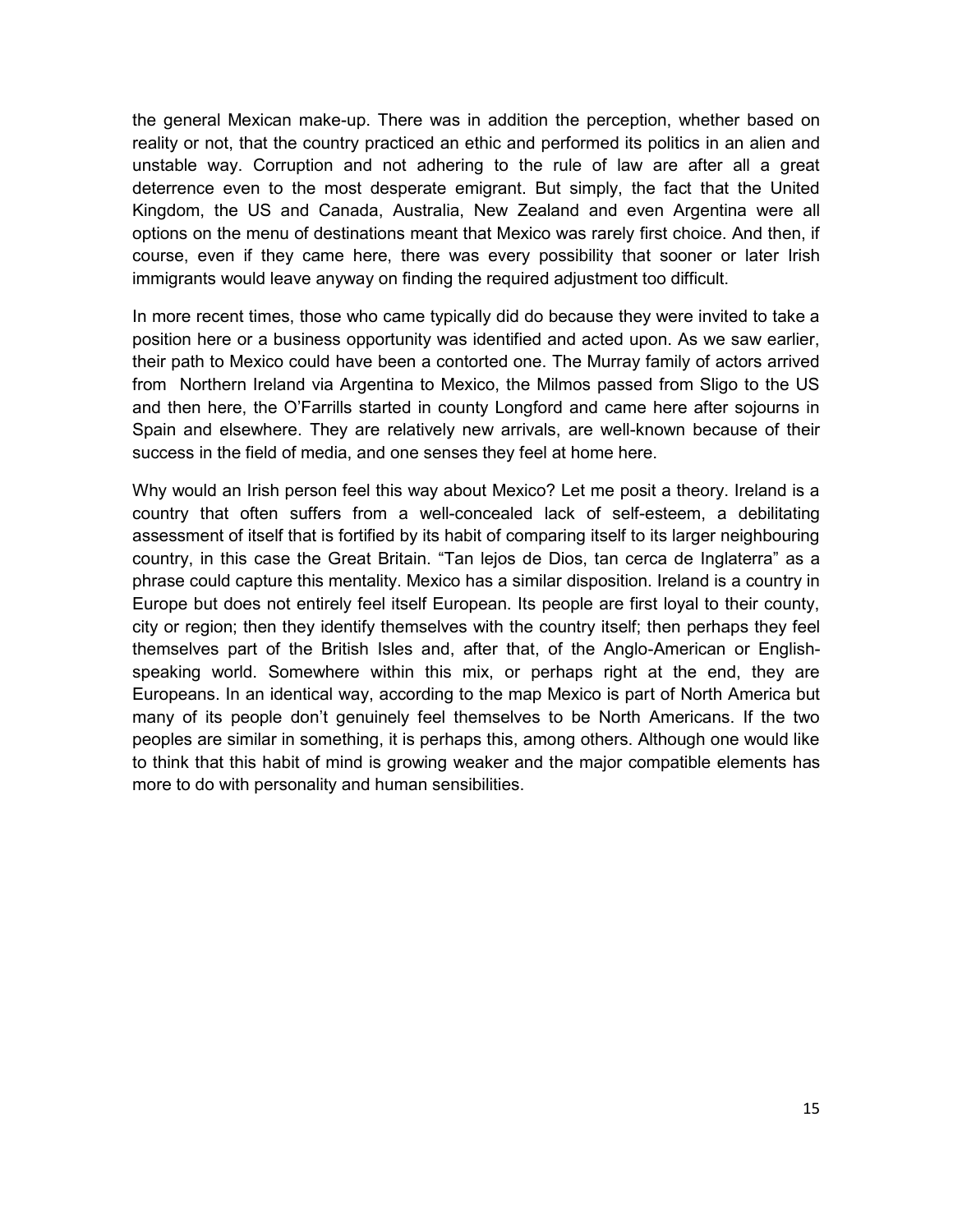## **Bibliography**

#### **Books and articles**

Ballentin, George, "Adventures of an English Soldier in Mexico", United Service Magazine (1852, Pt 3), pp. 403-412.

Bauer, K. Jack, The Mexican War, 1846-1848 (NY: Macmillan, 1974). 454 p. See pp. 296- 301 & 305.

Bill, Alfred H., Rehearsal for Conflict (NY: Knopf, 1947).

Chamberlain, Samuel E., My Confession (NY: Harper, 1956). See pp. 226-228 for a description of the executions of the convicted

Clark, Denis, Hibernia America: The Irish and Regional Cultures (Westport, CT: Greenwood Press, 1986).

Cox, Patricia, Batallon de San Patricio (Mexico: Editorial Stylo, 1954). Novel.

Cutter, Donald C., ed., The Defenses of Northern New Spain: Hugo O'Conor's report to Teodoro de Croix, July 22, 1777 (Dallas, TX: DeGolyer Library and Southern Methodist University Press, 1994).

Davis, Graham, Land! Irish Pioneers in Mexican and Revolutionary Texas (College Station, Texas: Texas A&M University Press, 2002).

Federman, Stan, "Battalion of the Damned", Army 29 (Jul 1979), pp. 41-46.

Flannery, John Brendan, The Irish Texans (San Antonio: University of Texas Institute of Texas Cultures, 1980).

Flick, Lawrence F., "Mathias James O'Conway, Philologist, Lexicographer and Interpreter of Languages, 1766-1842", Records of the American Catholic Historical Society of Philadelphia, Vol. X, No. 3 (Sept. 1899), pp. 257-299; Vol. X, No. 4 (Dec. 1899), pp.385- 422; Vol. XI, No. 1 (March 1900), pp. 9-32; Vol. IX, No 2 (June 1900), pp.156-177.

Garland, J. L. Note on The Battalion of St. Patrick in the Mexican War, 1846-47. The Irish sword: the journal of the Military History Society of Ireland, Vol. III, No. 10, pp. 65-66, Summer, 1957.

Griffin, William D., "The Other Irish Americans" in ibid., The Book of Irish Americans (New York: Random House/Times Books, 1990).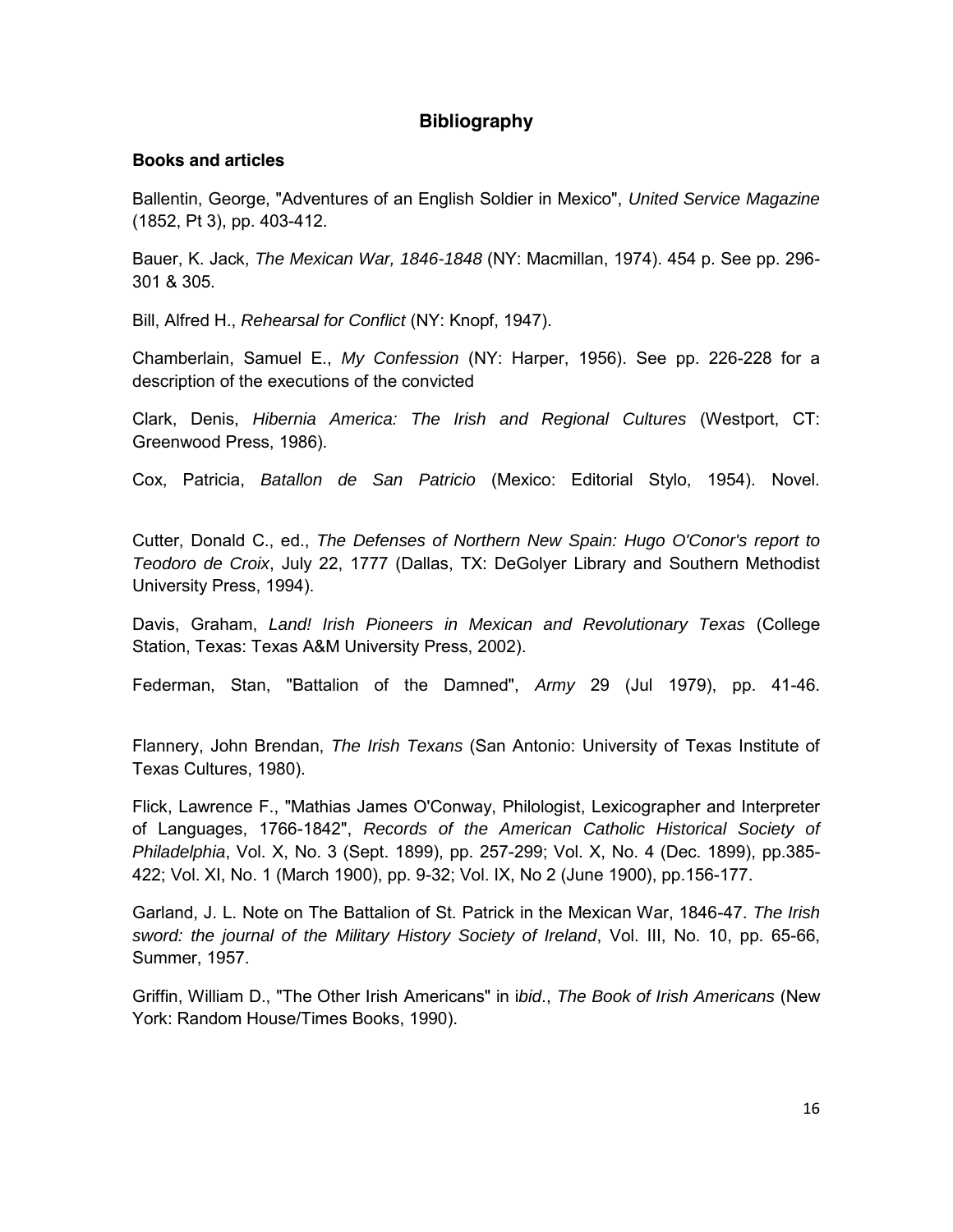Griffin, William D., ""The San Patricio Deserters in the Mexican War, 1847" in ibid., The Book of Irish Americans (New York: Random House/Times Books, 1990).

Gwynn, Aubrey, S.J., "The First Irish Priests in the New World", Studies (Dublin), Vol. XXI, No. 82 (June, 1932), pp. 213-228.

Haferkorn, Henry E., The War With Mexico, 1846-1848 (NY: Argonaut, 1965; orig. pub. 1914).

Hair, P.E.H., "An Irishman before the Mexican Inquisition, 1574-5", Irish Historical Studies, XVII (1971), pp. 97-319.

Heath, Hilarie J., "British Merchants in Mexico, 1821-1860", Hispanic American Historical Review, Vol. 73, No. 2 (1993), pp. 278-280, 287-7.

Hogan, Michael, The Irish Soldiers of Mexico (Guadalajara, Mexico: Fondo Editorial Universitario, 1997). (1997).

Hopkins, G. T., "The San Patricio Battalion in the Mexican War", Journal of US Cavalry Association 24 (Sep 1913). pp. 279-284.

Krueger, Karl, Saint Patrick's Battalion (NY: Popular Library, 1962). Fictional account.

McCormack, Richard Blaine. "The San Patricio deserters in the Mexican war, 1847", The Irish sword: the journal of the Military History Society of Ireland, Vol. III, No. 13, pp. 246- 255, Winter, 1958.

McKenzie Johnston, Henry, Missions to Mexico: A Tale of British Diplomacy in the 1820s (London: British Academic Press, 1992).

McGinn, Brian, "Mexico, the Irish in" in Brian Lalor, ed., The Encyclopedia of Ireland (New Haven, CT: Yale University Press, 2003), p. 721.

McGinn, Brian, "The San Patricios: An Historical Perspective." Lecture delivered before the Washington, D.C. branch of Conradh na Gaeilge.

McLaughlin, Mark G., The Wild Geese: The Irish Brigades of France and Spain (London: Osprey Publishing, 1980). See pp. 27-30 for Hibernia, Irlanda and Ultonia Regiments; p. 32 for note on San Patrico Battalion in Mexico.

Marshall, Oliver, English-Speaking Communities in Latin America (New York: St. Martin's Press, 2000; London: Macmillan Press Ltd., 2000).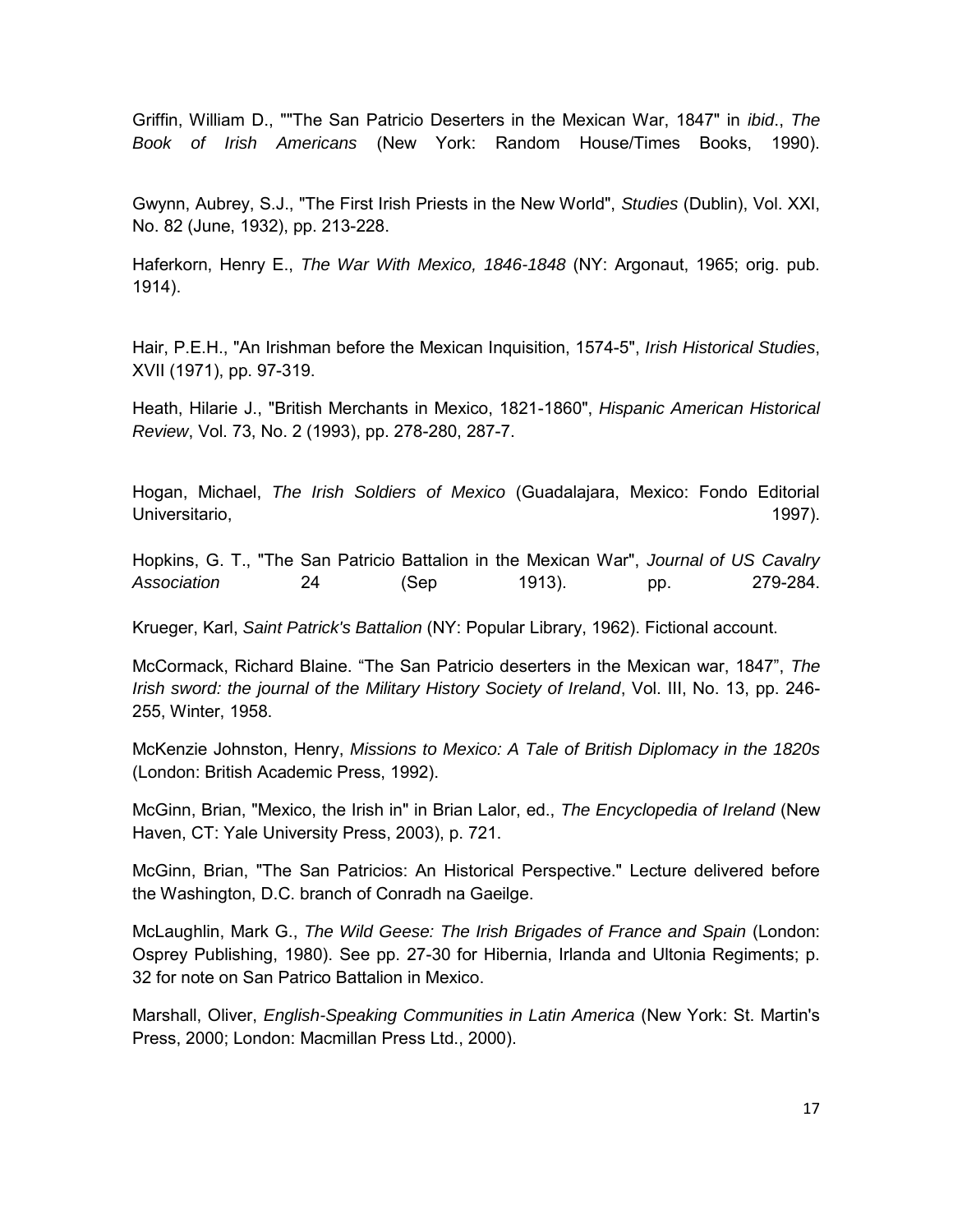Masten Dunne, Peter, Pioneer Jesuits in Northern Mexico (Berkeley, CA: University of California Press, 1944; Greenwich, CT: Greenwood Press, rpt. 1979).

Michaelsen, David, "Los San Patricios (Battalion of St. Patrick)" in Brian Lalor, ed., The Encyclopedia of Ireland (New Haven, CT: Yale University Press, 2003).

Michaelsen, David, "Between Two Republics: Making Sense of the San Patricios", Review of Michaelsen's University of Texas B.A. Thesis by Mark R. Day.

Murphy, W. S. An Irish regiment in Mexico, 1768-71. The Irish sword: the journal of the Military History Society of Ireland, Vol. II, No. 8, pp. 257-263, Summer, 1956

O'Connell, Philip Rev. "A Kilmore missionary in Mexico: The Rev. Dr. Michael Muldoon (c. 1780 - c. 1840)", The Irish ecclesiastical record: a monthly journal under episcopal sanction, Ser. 5, Vol. XLIX, March, April, 1937.

O'Conor, Hugo, The Defenses of Northern New Spain: Hugo O'Conor's report to Teodoro de Croix, July 22, 1777, edited and translated by Donald C. Cutter (Dallas, TX: DeGolyer Library and Southern Methodist University Press, 1994).

O'Crouley y O'Donnell, Pedro Alonso, A Description of the Kingdom of New Spain, translated and edited by Sean Galvin (San Francisco: John Howell Publishers, 1972).

Quinn, David B., Ireland and America: Their Early Associations, 1500-1640 (Liverpool University Press, 1991).

Ronan, Gerard, The Irish Zorro: The Extraordinary Adventures of William Lamport (1615- 1659) (Brandon, Ireland: Brandon/Mount Eagle Publications, September 2004).

Rubio Mane, Jorge Ignacio, Informe de Hugo O'Conor sobre el estado de las Provincias Internas del Norte, 1771-1776 (1952). Based on incomplete copy of ms. used by Cutter.

Ryal Miller, Robert, Shamrock and Sword: The Saint Patrick's Battalion in the U.S.- Mexican War. (Norman, Oklahoma: UP of OK, 1989).

Santiago, Mark, "Eighteenth-Century Military Policy in Northern New Spain: A Review Essay", The Journal of Arizona History, Volume 37, Autumn 1996, p. 283- 290.

Smith, George W. and Charles Judah, eds., Chronicles of the Gringos (Albuquerque, NM: UP of New Mex, 1968).

Smith, Justin, The War With Mexico, 2 vols. (NY: Macmillan, 1919).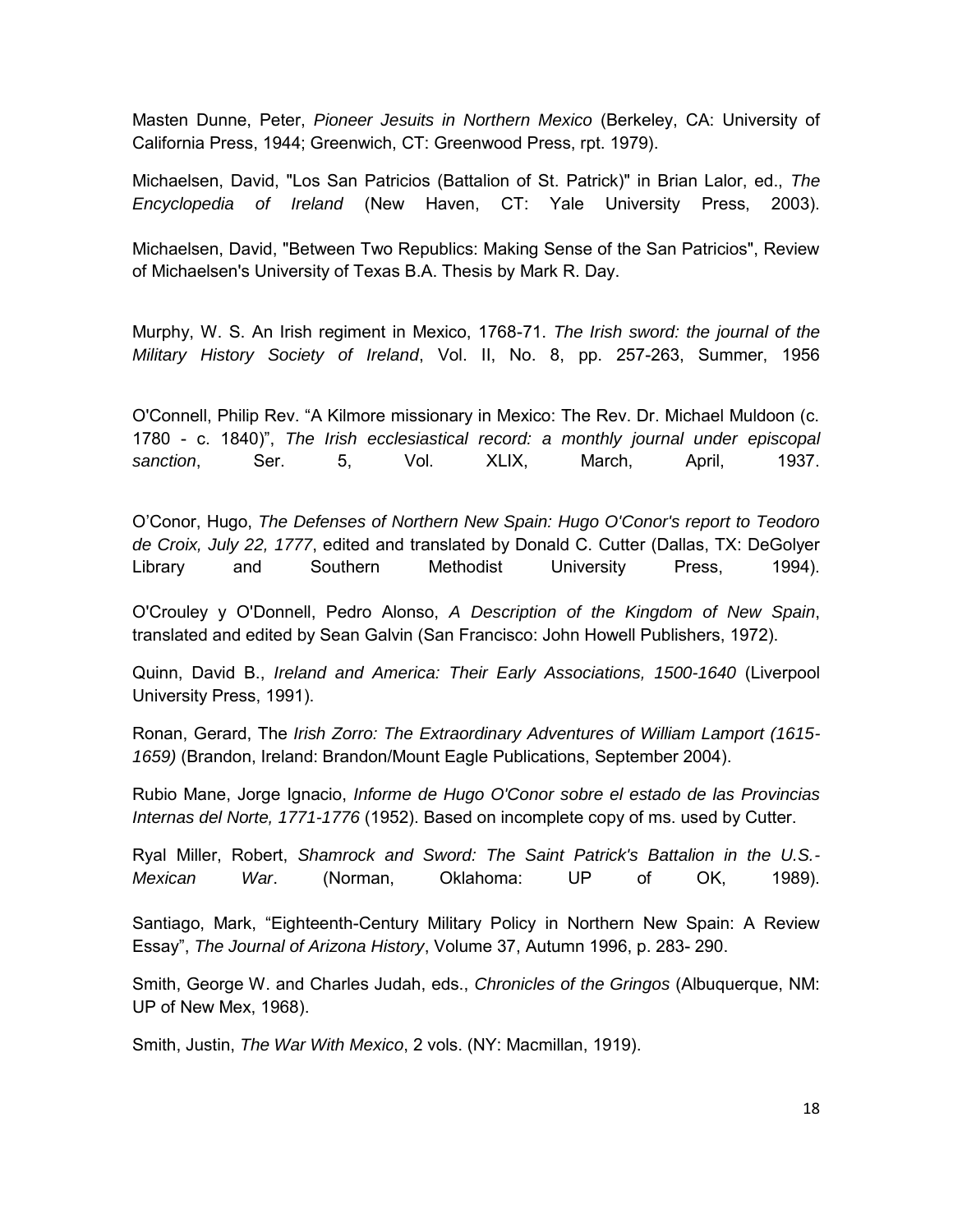Stevens, Peter F., The Rogue's March: John Riley and the St. Patrick's Battalion, 1846-48 (Washington, D.C.: Brassey's Inc., 1999).

The Other Side: Or, Notes from the History of the War Between Mexico and the United States. Translated from Spanish by Albert C. Ramsey. (NY: Wiley, 1850).

Troncarelli, Fabio, "The Man Behind the Mask of Zorro: William Lamport of Wexford", History Ireland, Autumn 2001, pp. 22-25. U.S. President (James K. Polk). Message from the President of the United States to the Two Houses of Congress... December 17, 1847. 30th Cong, 1st sess, Sen Exec Doc No 1, 1847. See pp. 319 & 344. Wallace, Edward S., "The Battalion of Saint Patrick in the Mexican War", Military Affairs 14 (Summer 1950): pp. 84-91. Weems, John E., To Conquer a Peace: The War Between the United States and Mexico (Garden City NY: Doubleday, 1974). Wynn, Dennis J., "The San Patricio Soldiers: Mexico's Foreign Legion", Southwestern Studies No. 74. (El Paso: Texas Western Press, 1984). 55 p.

\_\_\_\_\_\_\_\_\_. "The San Patricios and the United States-Mexican War of 1846-1848." PhD diss., Loyola U., 1982. 221 p.

#### **Manuscripts**

Copy of confirmation of arms to the descendants of Henry Thomas Vickers, B. L., by Margaret Isabella, only daughter of Robert Playfair and heir to her brother, General John... Dublin: National Library of Ireland.

Correspondence and miscellaneous papers of the family of O'Conway in the United States of America including letters to and by Matthias O'Conway, Gaelic lexicographer of... Dublin: National Library of Ireland.

Correspondence received by Mrs. Martha Crane, née Poots of Armagh and Dromore, Co. Down, 1907-1961, including: letters from her brother, Theodore Poots in Mexico and Peru,